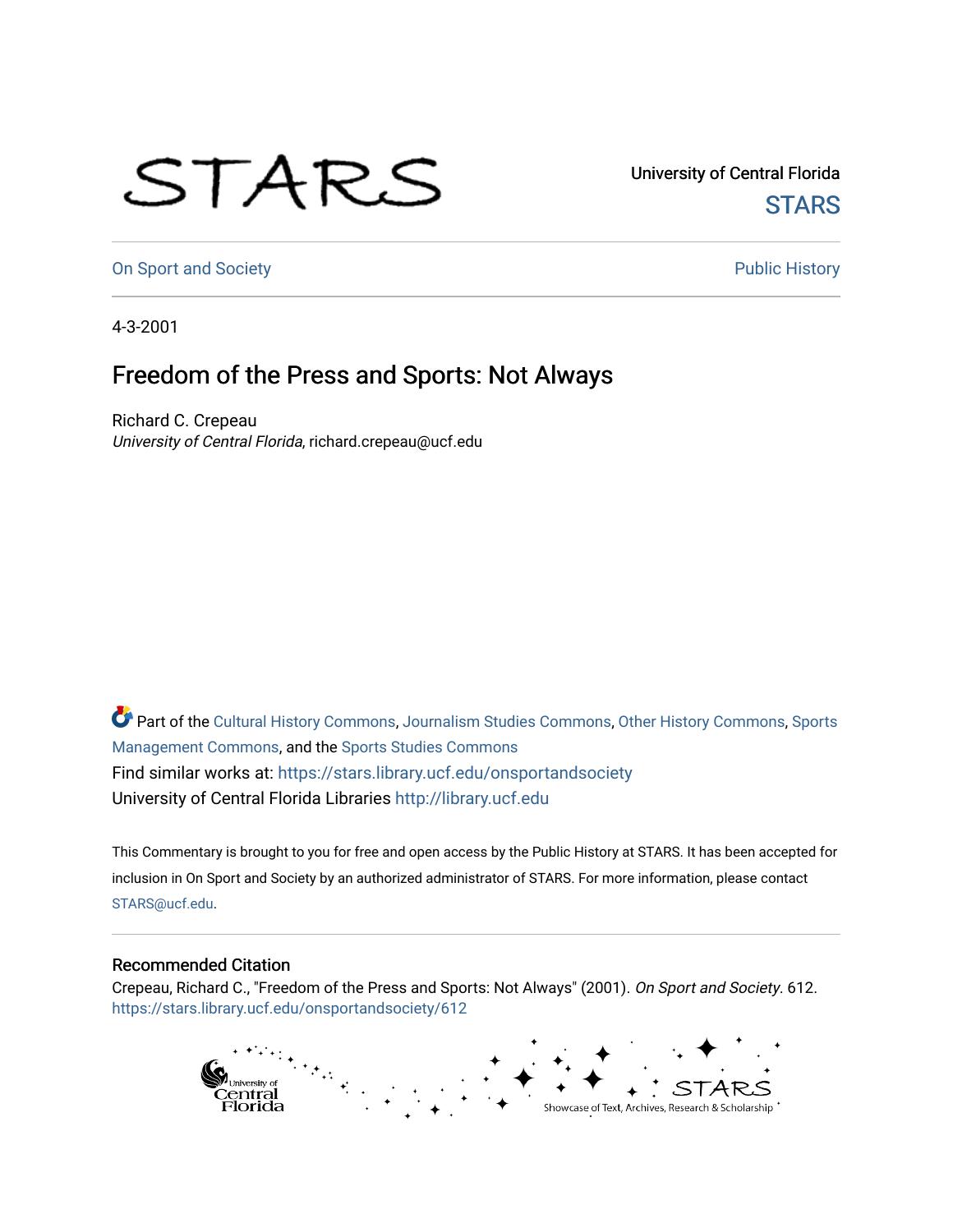## SPORT AND SOCIETY FOR H-ARETE APRIL 3, 2001

In two cases in the last few weeks the power of sport to move politicians has been on display. In the process the notion that sport is a promoter of democracy and a teacher of civic involvement and responsibility has been dealt a severe blow.

The first case was one of those moments that cause politicians to salivate. To be seen doing the popular thing in the presence of a revered person is the political equivalent of riding in on the white horse to save the maiden in distress; Or perhaps the political equivalent of shooting fish in a barrel. The maiden in distress was Teresa Earnhardt and the offending party was "the press," this time in the guise of The Orlando Sentinel. The issue was access to the autopsy photos of Dale Earnhardt.

When the newspaper tried to get access to the autopsy photos racing fans, responding to the objections of Teresa Earnhardt, deluged the newspaper with mail, e-mail, phone calls and letters. The public outcry moved Florida's governor and legislators to seek restrictions on a free press. Freedom of the press and freedom of speech mean little to elected officials looking for votes. Indeed it is true that bandwagons are most often driven by political vote-seekers.

So the governor, the legislature and the public applauded the curbs on freedom of the press because the image of a fallen hero seemed threatened. It should also be noted that a multi-million dollar sports industry with great power felt threatened by the pursuit of truth about safety in the racing industry. NASCAR, Daytona, and Bill France Jr. have an economic stake in this issue and all are major players in Florida politics.

Autopsy records will now be closed to the public unless specifically released by a judge. Freedom of the press is not an issue when sport heroes are to be protected from who knows exactly what. Apparently this was never a consideration in the political process. A widow objected and a power industry objected. For most politicians, and I suspect not just in Florida, that was enough. Governors and legislators are now heroes and protectors of a damsel in distress. Freedom of the press be damned.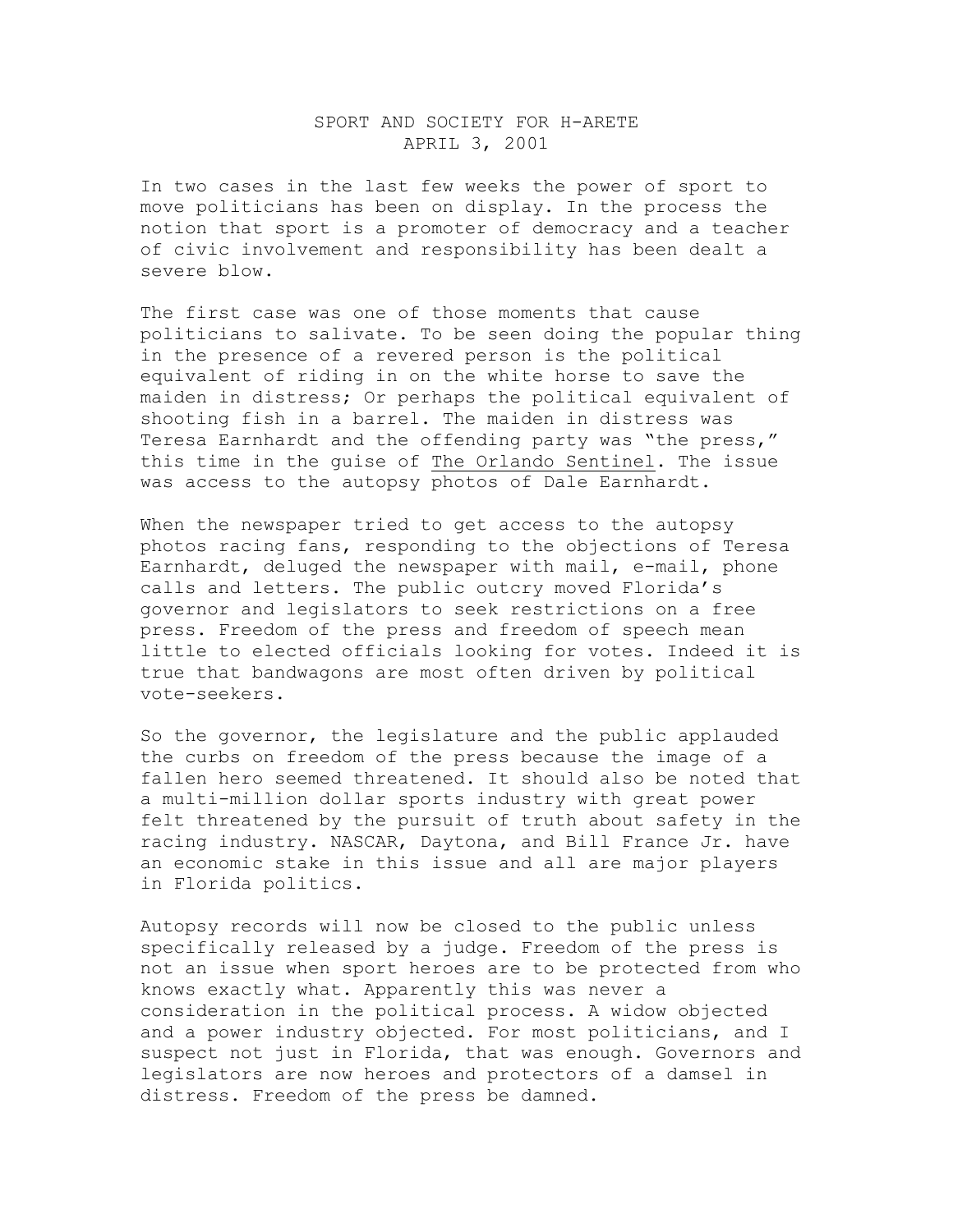Not surprisingly these are the same people who were so willing to prevent the counting of all the Florida votes for fear the outcome would not be to their liking.

Meanwhile in Lubbock, Texas, we were being treated to another sports mob trampling on freedom of the press and the constitution. This time the venue was an institution of higher learning. The staged press conference to introduce Bobby Knight looked all too much like a Hitler Youth Rally. Each time a difficult or probing question was asked by the press the student audience of some two or three thousand booed or hooted the question down. Knight disingenuously responded with a shrug as if willing to answer but unable to do so.

Oddly the press did not respond to decry these attacks on freedom, at least at Texas Tech. If this had happened on a college campus to someone from the Bush administration or the governor's office there would have been much weeping and gnashing of teeth over political correctness and disregard for the constitution. But of course this was only sport, where freedom or the constitution doesn't apply despite the claims that sport teaches democratic principles and citizenship.

It might be easy to excuse politicians for trampling on freedom and the constitution, but it is not so easy to excuse those charged with educating young Americans who will be the future leaders of the society. For institutions of higher learning and Presidents of those institutions civil society should be a priority especially in a nation trying to instruct the world in these virtues. Clearly at Texas Tech this is not the case.

Could it be that freedom of speech and democracy are not compatible with sport? Could it be that the need to win and the psychology of coaching preclude democratic ideals and depend on totalitarian methods of leadership? Is there room for the dissenter in sport? Is success in sport more the product of the subsuming of the self to the greater good of the team, akin to subsuming the self to the good of the state? Does sport teach us rather to follow the leader, sacrificing all for victory and team? Dare we ask if sport is more fascistic than democratic?